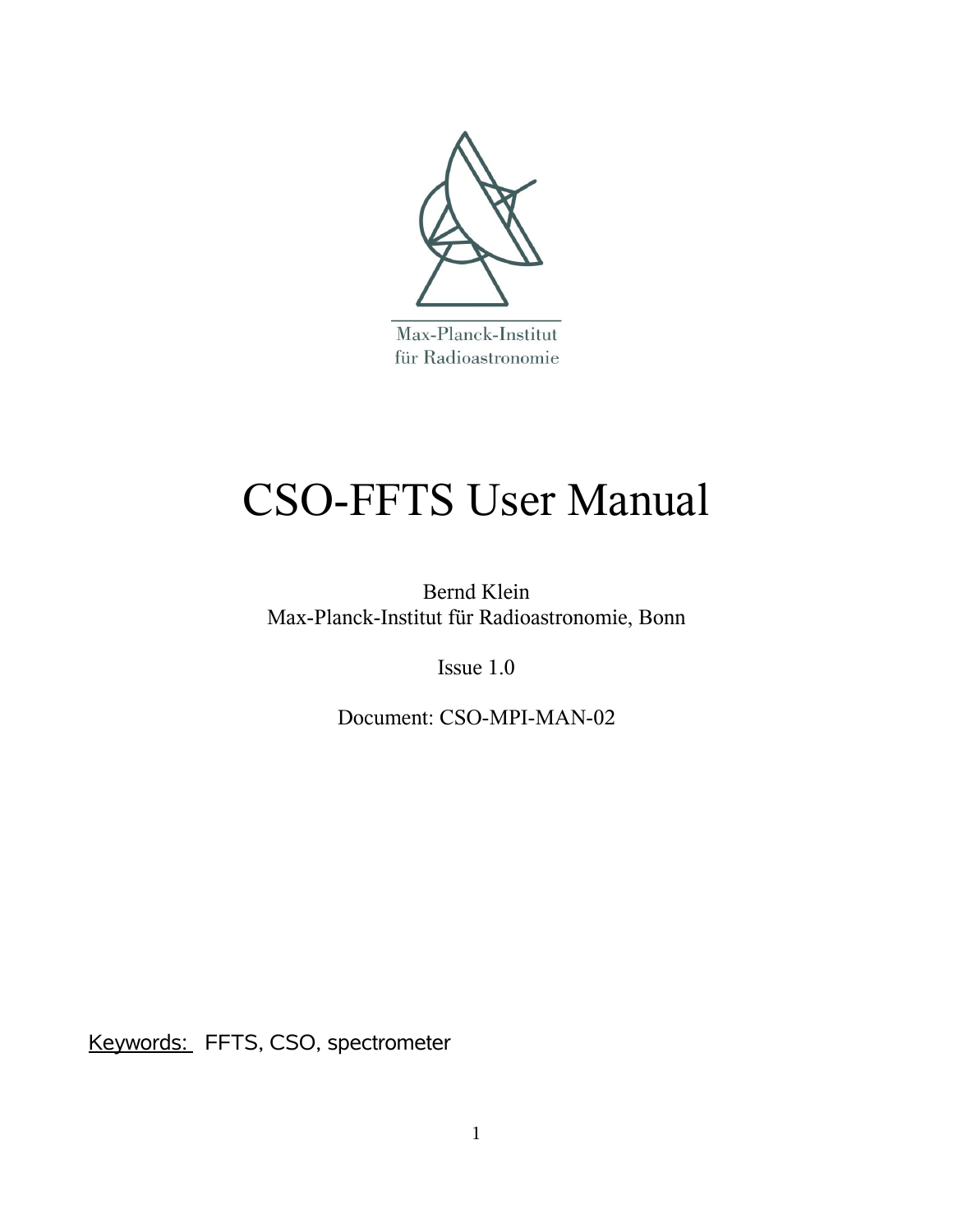# Change Record

| <b>REVISION</b> | <b>DATE</b> |          | AUTHOR   SECTIONS/PAGES<br><b>AFFECTED</b> | <b>REMARKS</b> |
|-----------------|-------------|----------|--------------------------------------------|----------------|
| 1.0             | 2007-12-01  | B. Klein |                                            | new issue      |
|                 |             |          |                                            |                |
|                 |             |          |                                            |                |
|                 |             |          |                                            |                |

# **Table of Contents**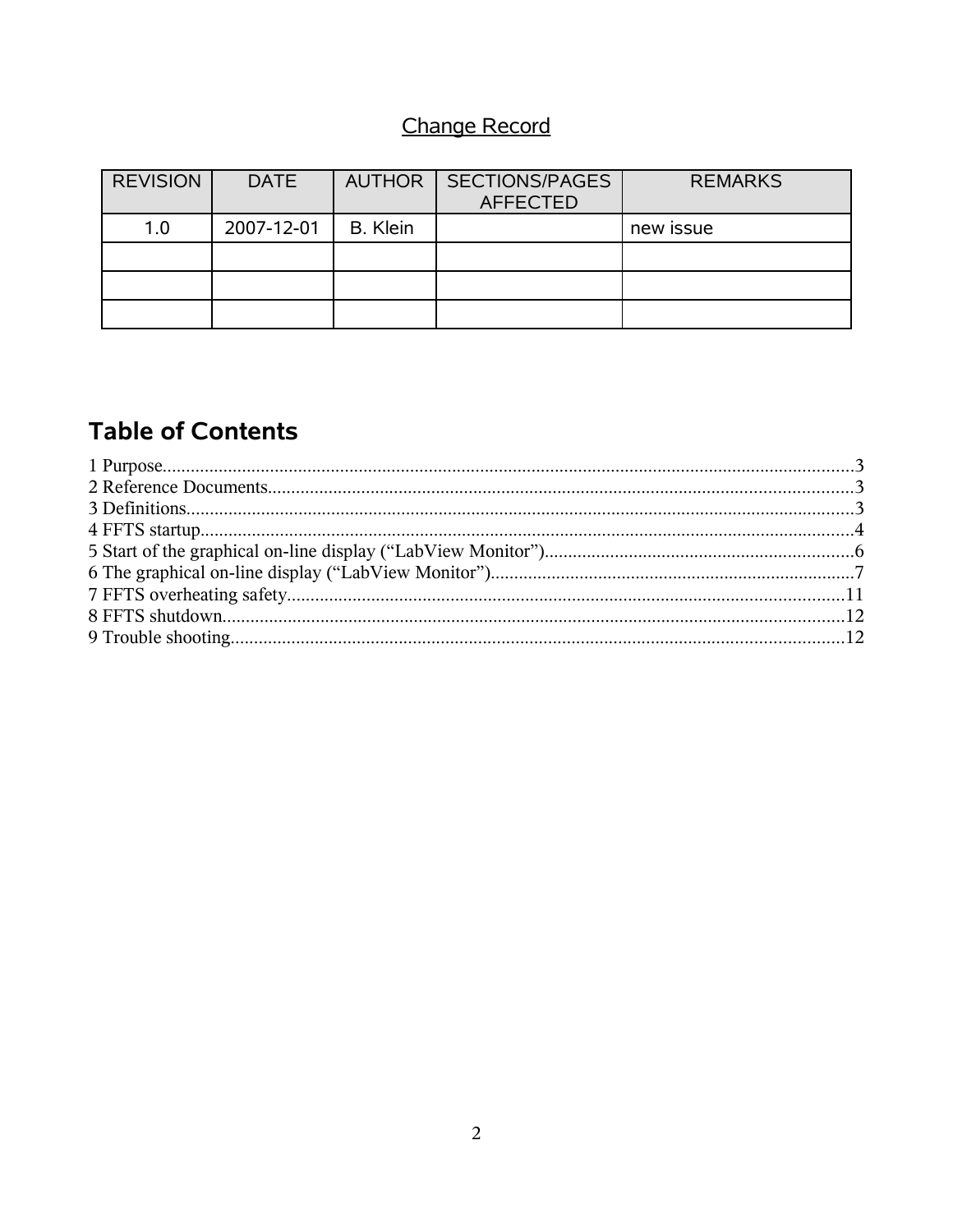## **1 Purpose**

The purpose of this document is to provide the user with all necessary (background-) information to operate the CSO-FFT spectrometer (FFTS) within the CSO environment in the observing mode.

This document does not address the possibilities to use the FFTS outside the CSO control software, e.g. for low-level debugging.

Also this document does not cover the technical aspects and specifications of the CSO-FFTS. For this the interested reader is referred to the CSO-FFTS Design Description (RD-01). For questions, which go beyond this document or for any kind of problems please contact B. Klein from the Max-Planck-Institut für Radioastronomie (e-mail: [bklein@mpifr-bonn.mpg.de\)](mailto:bklein@mpifr-bonn.mpg.de).

#### **2 Reference Documents**

| CSO-Fast Fourier Transform Spectrometer, Design Description, CSO-MPI-DSD-02 |
|-----------------------------------------------------------------------------|
| APEX SCPI socket command syntax and backend data stream, APEX-MPI-IFD-0005  |
| B. Klein, S.D. Philipp, I. Krämer et al., 2006, A&A, 454, L29               |
| B. Klein, S.D. Philipp, R. Güsten et al., 2006, SPIE Vol. 6275, pp. 627511  |
| D. Muders, H. Hafok, F. Wyrowski et al., 2006, A&A, 454, L25                |
|                                                                             |

# **3 Definitions**

In the course this document we will use the following abbreviations:

| ΙF           | CSO Heterodyne IF system, delivered from MPIfR   |
|--------------|--------------------------------------------------|
| <b>FFTS</b>  | Fast Fourier Transform Spectrometer, user manual |
| ADC.         | Analog-to-Digital Converter                      |
| <b>FPGA</b>  | Field Programmable Gate Array                    |
| <b>MPIfR</b> | Max-Planck-Institut für Radioastronomie          |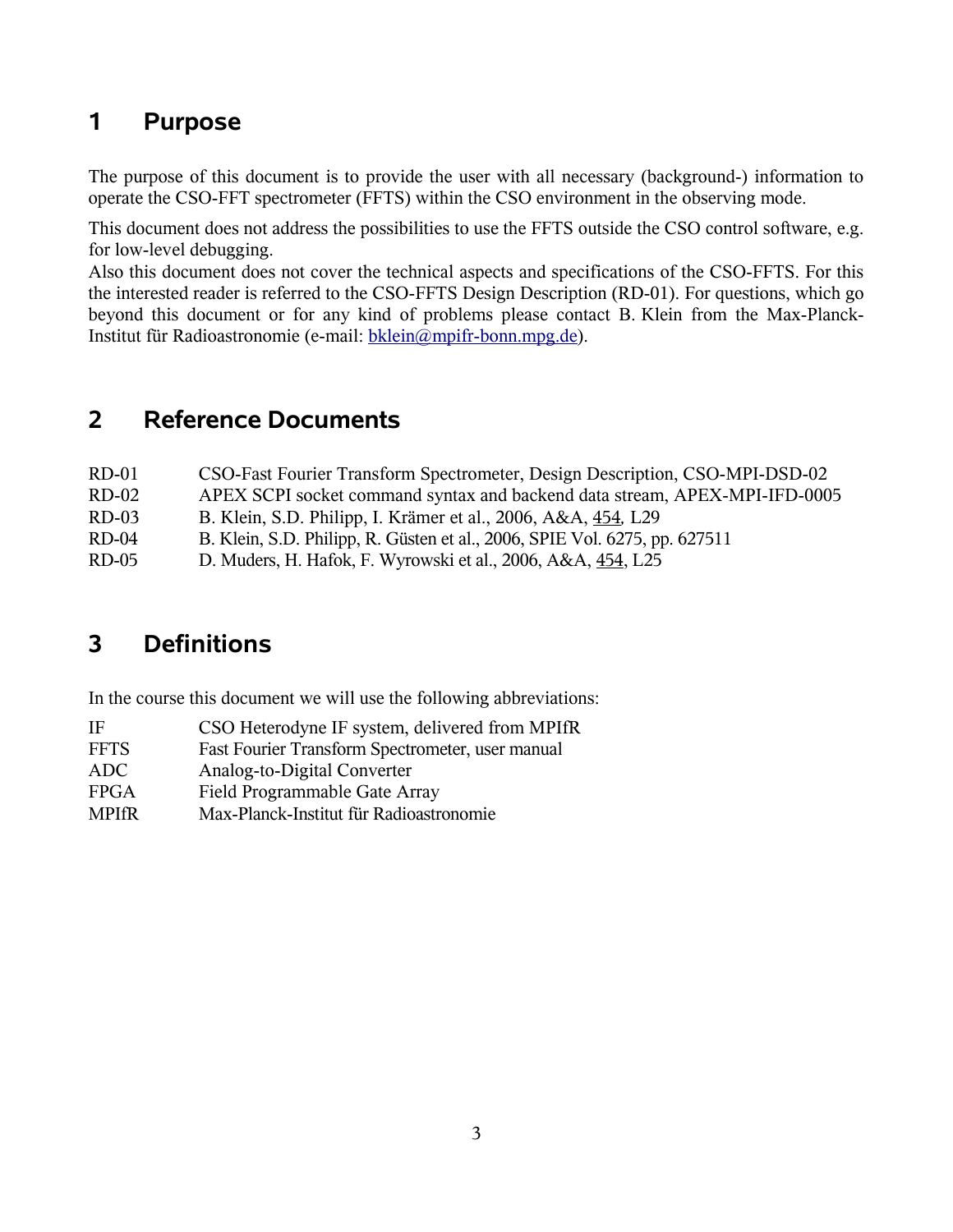## **4 FFTS startup**

To startup the FFTS after a power shut-down:

- 1) Switch on the Acqiris FFTS unit (power switch on the front of the FFTS crate).
- 2) After a few seconds delay the Linux-PC (FFTS-PC) can be switched on (power switch on the front of the FFTS-PC).
- 3) During the booting of the Linux system, the Acqiris AC240 digitizer / analyzer boards, which are connected via a PCI bus extension, will be detected and displayed in the boot messages. The boot phase of the FFTS-PC is finished when the KDE desktop appears.

The boot phase of the FFTS-PC is finished when the KDE desktop appears.

4) Start the VNC viewer from a terminal window:

**> vncviewer -shared :2** ! starts the vncviewer with a connection to the virtual desktop :2

or double click to the VNC icon located on the KDE desktop:



*N.B.:* The VNC viewer can be launched on every PC (Linux and Windows) in the network.

5) The FFTS control software is started by the FFTS setup script "startWOLA" from the home directory. > **./startWOLA**

This setup script initializes and loads the FPGA on the IRIG-B/Blank-Sync board (RD-01) and launches the FFTS control software.

During this boot sequence (which takes typically  $\sim$ 15 seconds) the following text is displayed in the active terminal window:

> ++ \*\*\* FFT-Spectrometer: FFTS \*\*\*  $\blacksquare$  $FPGA-CORE: max. 2 GSPS / WOLA-FFT / 8192 channel$  $\blacksquare$ VERSION: 8.19 RELEASE/BUILD: Nov 29 2007  $\blacksquare$ Max-Planck-Institut fuer Radioastronomie, Digital Group ++ TELESCOPE: CSO BACKEND: FFTS1 AC240 BOARDS: 1 AC240 INPUT: 1 FPGA Core: WOLA / 8K channel Port SCPI (UDP): 16200

 Port FitsWr(TCP): 25144 Simulate: NO<br>Control: UDP SCPI

 $Control:$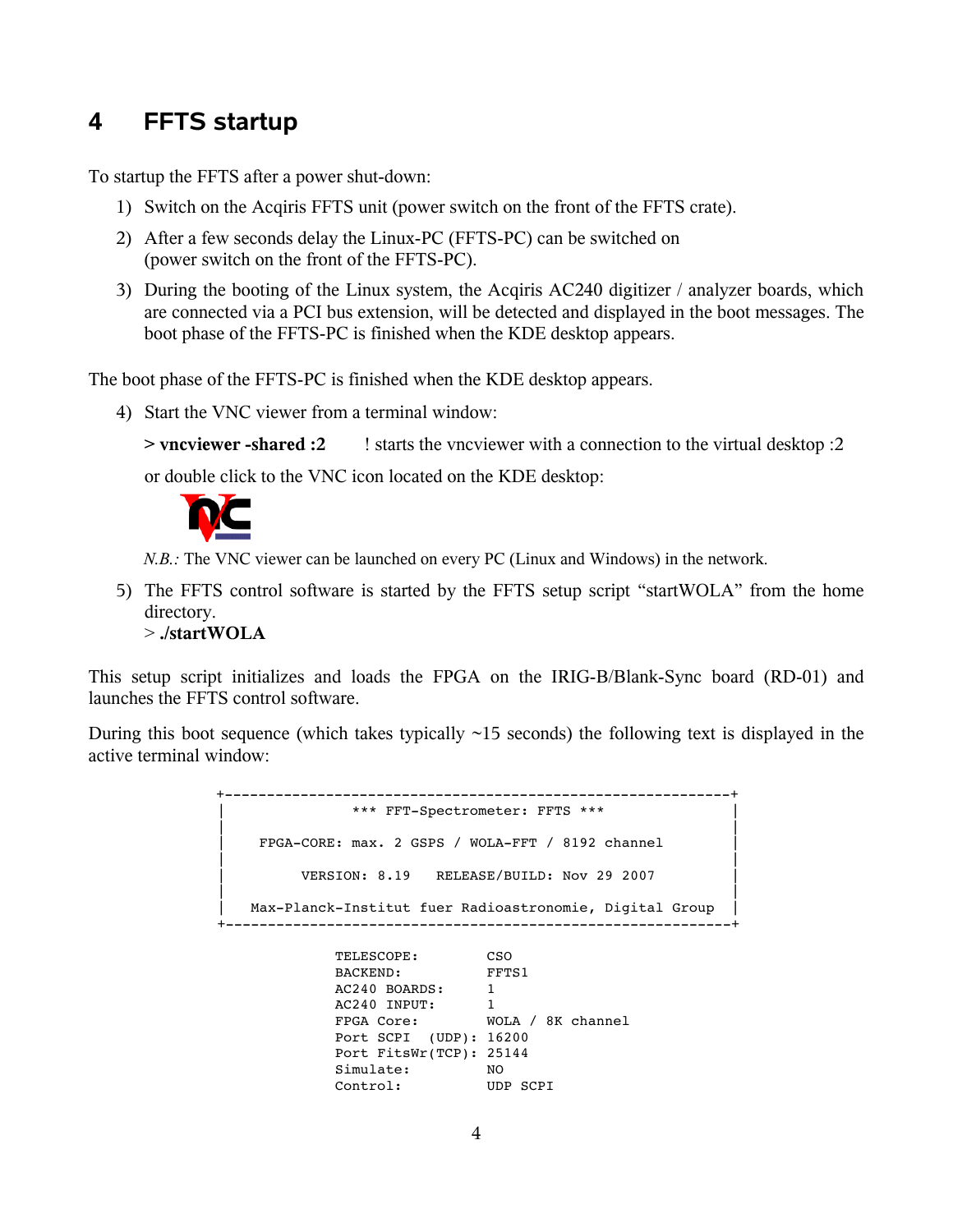```
REMARK: Found KOLTER Baseaddress at 0x8400
REMARK: Found IRIG-B timer card with FPGA Core version 1.03
REMARK: Create FitsWriter Server thread ..
REMARK: FitsWriterServer() started!
REMARK: Wait for Client at port 25144
REMARK: Lock memory (no paging).
REMARK: Set highest process priority and FIFO scheduling.
AcqrsD1_multiInstrAutoDefine(): OK
REMARK: Detected AC240 boards: 1
Init AC240 board number 0
AcqrsD1_InitWithOptions(): OK
AcqrsD1_getInstrumentData(): OK
  Acqiris Name:  AC240
  Serial Number: 48
 Bus Number: 5<br>Slot Number: 15
 Slot Number:
AcqrsD1_getMemory(): OK
  Max. Number of Samples:  10000
  Max. Number of Segments: 1
REMARK: Clear XILINX ... finished.
REMARK: Loading FPGA image ... finished.
AcqrsD1_configLogicDevice(): OK
AcqrsD1_configMode(): OK
AcqrsD1_configHorizontal(): OK
CH1: AcqrsD1_configVertical(): OK
CH2: AcqrsD1_configVertical(): OK
REMARK: Calibrate ADCs for interleave mode ..
AcqrsD1_calibrate(): OK
REMARK: Switch XILINX on
REMARK: Number of FPGA accumulations: 4000
AcqrsD1_acquire(): OK
REMARK: Create control thread (UDP SCPI)..
REMARK: SCPIctrlThread() started!
REMARK: Now the FFTS is ready for observing. Good luck!
```
After the boot-sequence is finished, the active terminal window will display the SCPI communication (RD-05) between the telescope control system and the CSO-FFTS, e.g.:

...

UDP-SCPI(recv): CSO:FFTS1:BAND1:IFAtten? UDP-SCPI(send): CSO:FFTS1:BAND1:IFAtten 10 2007-06-21T20:50:36.657+0000 UDPSCPI(recv): CSO:FFTS1:integrationTime? UDP-SCPI(send): CSO:FFTS1:INTEGRATIONTIME 983 2007-06-21T20:50:36.775+0000 UDPSCPI(recv): CSO:FFTS1:BAND1:minIFLevel? UDP-SCPI(send): CSO:FFTS1:BAND1:MINIFLEVEL -14.00 2007-06-21T20:50:36.849+0000 UDPSCPI(recv): CSO:FFTS1:BAND1:bandWidth? UDP-SCPI(send): CSO:FFTS1:BAND1:BANDWIDTH 1000.000 2007-06-21T20:50:37.261+0000 TCP: Send 32840 Bytes, Dump 3, Phase 1 UDPSCPI(recv): CSO:FFTS1:BAND1:numSpecChan? UDP-SCPI(send): CSO:FFTS1:BAND1:NUMSPECCHAN 8192 2007-06-21T20:50:37.716+0000 ...

As soon as this is displayed, the FFTS is in full operation mode and ready to use for observations.

**For thermalization of components in the FFTS (particularly the ADC), which can cause baseline instabilities, we recommend to wait another 5 – 10 minutes before starting regular observations!**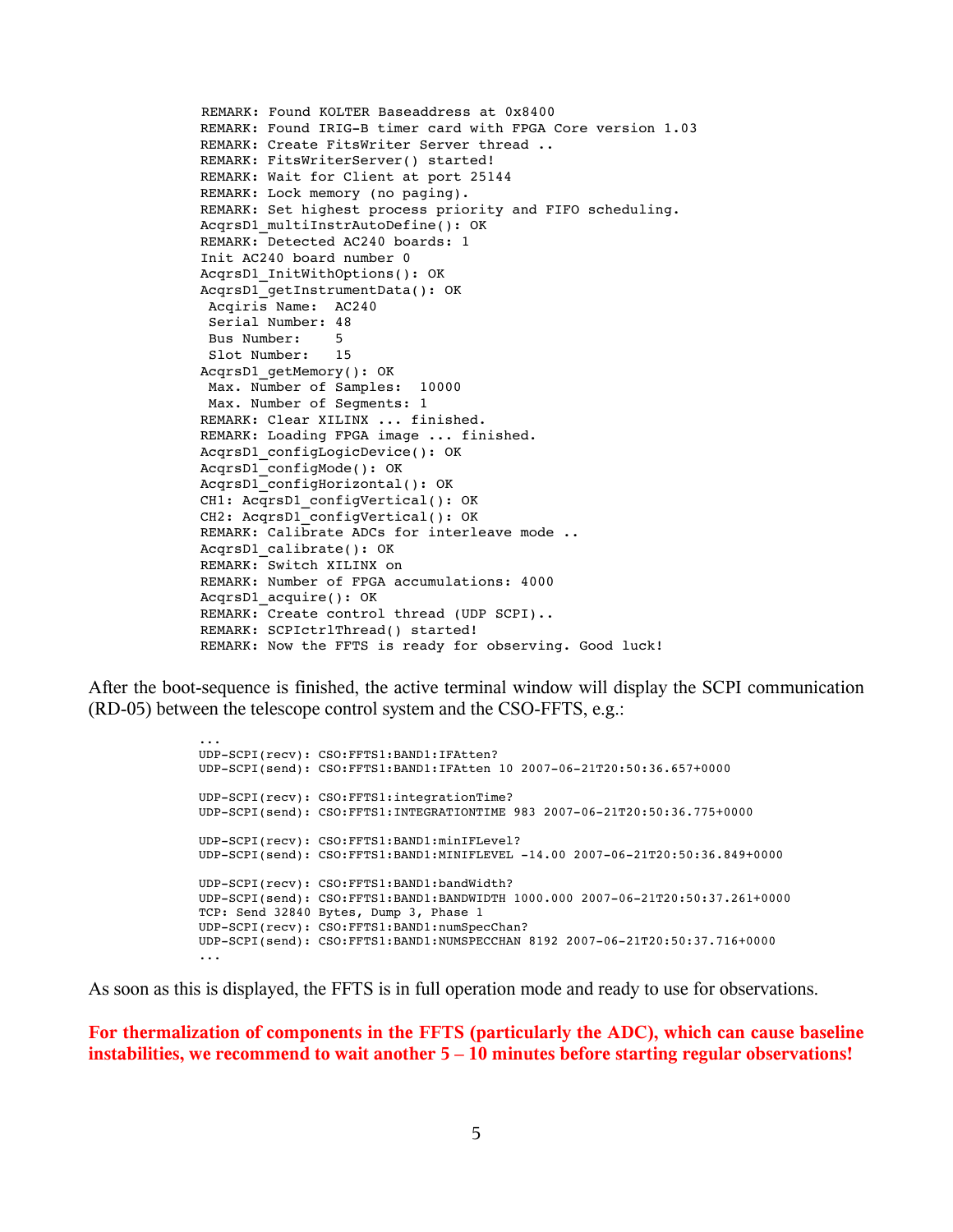# **5 Start of the graphical on-line display ("LabView Monitor")**

Independent of the FFTS control program, there is an online display (LabViewMon) available for the FFTS, which is implemented as a LabView application.

The LabViewMon provides additional information about the status (bandpass, level, blank/sync time, FPGA temperature, etc.) of the FFTS to the user, which is not available within the SCPI commands. The LabViewMon can be started by double clicking the corresponding icon on the VNC desktop of the FFTS-PC:

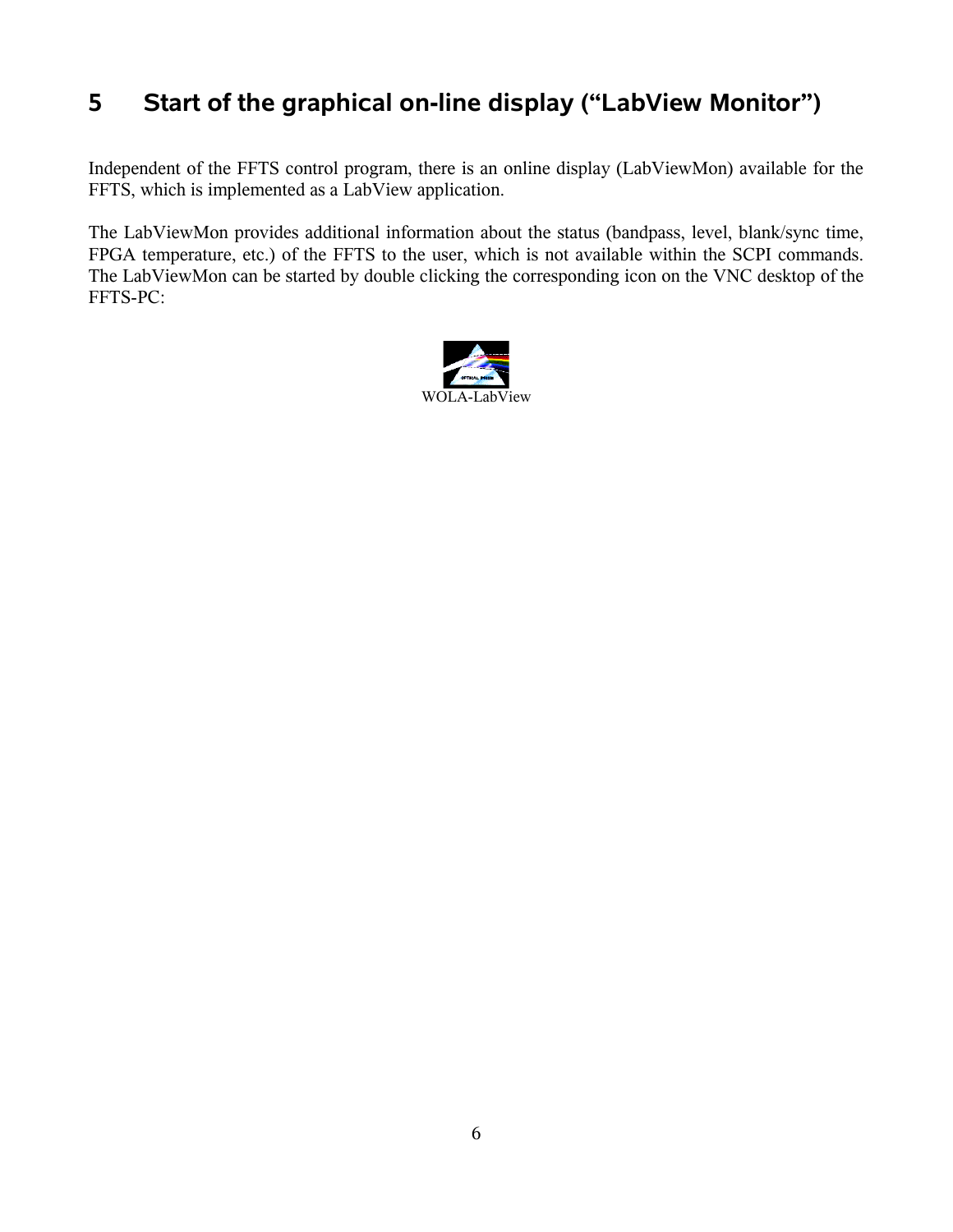# **6 The graphical on-line display ("LabView Monitor")**

After double clicking on the startup icon, within a few seconds the LabView monitor window will appear (Fig 1). Start the application by pressing the LabView start button:



#### $\Rightarrow$

*Fig.1: Display of LabViewMon: In the upper panel the bandpass of the FFTS is shown in a logarithmic level yscale and a linear frequency (x-)scale (DC to 1 GHz). In the lower panel, the bandpass is plotted on a linear scale for both axis. In the right column the operational parameters (blank/sync time, FPGA temperatures, etc.) and the settings for the FFTS are listed. Note: The CSO-FFTS version provides only one bandpass (1 x 1 GHz), therefore only one FPGA temperature is displayed!*

After start-up, the LabViewMon displays the graphs in auto-scale mode, which means that the level and frequency scale are automatic adjusted to display the complete bandpass. These plotting ranges may be changed by clicking with the right mouse-button to the corresponding scale and un-selecting "auto-scale" as shown in Fig. 2.

In fixed-scale mode it is possible to zoom into subsections of the bandpass by selecting the corresponding range with the mouse, e.g. to inspect the data in more detail (Fig. 3).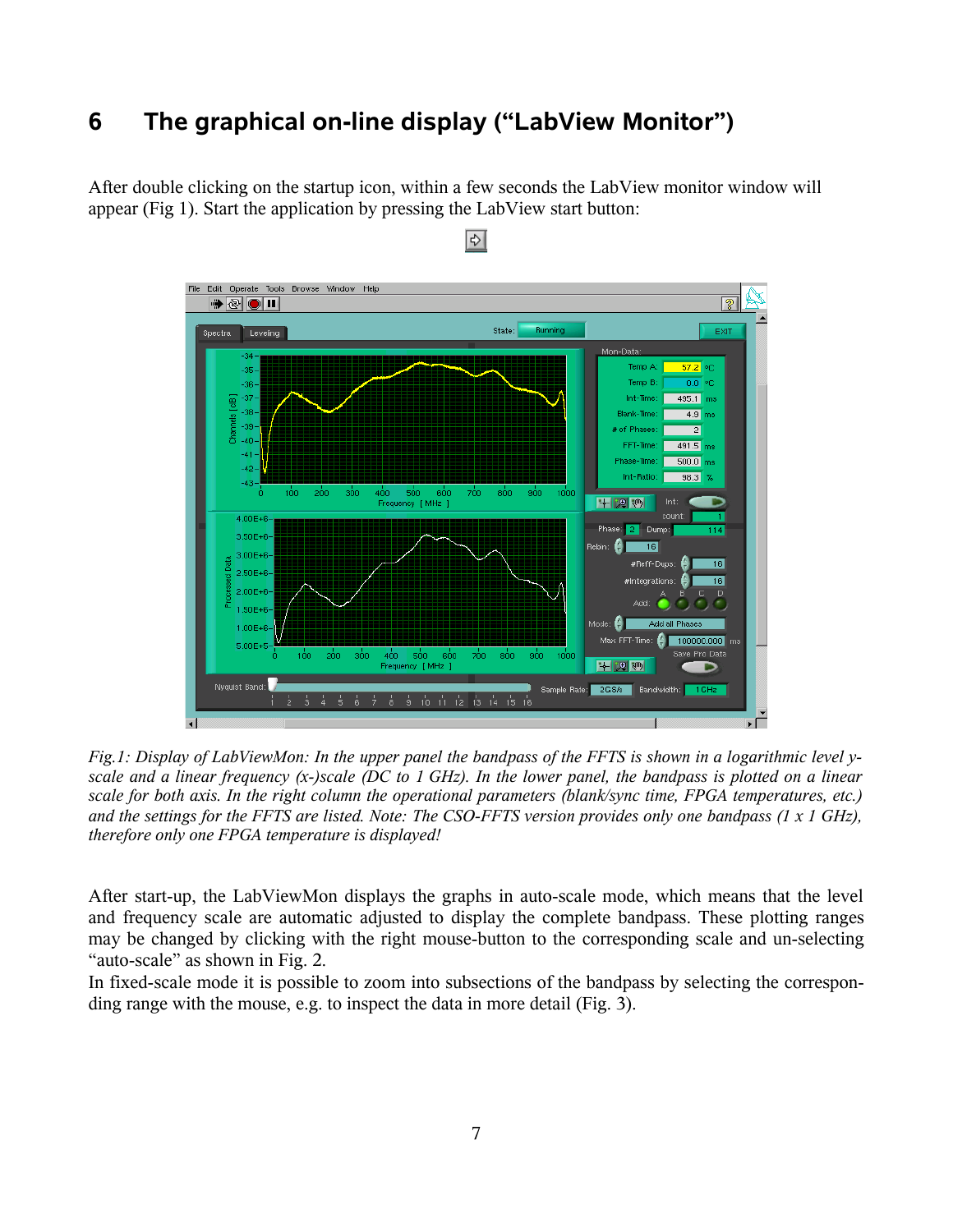

*Fig 2a: By selecting the axis sub-menu (right mouse button) it is possible to switch between auto- and fixedscale display mode.*



*Fig 2b: In fixed-scale mode of the display LabViewMon allows to select subsections of the bandpass for a zoomed-in view of the display.*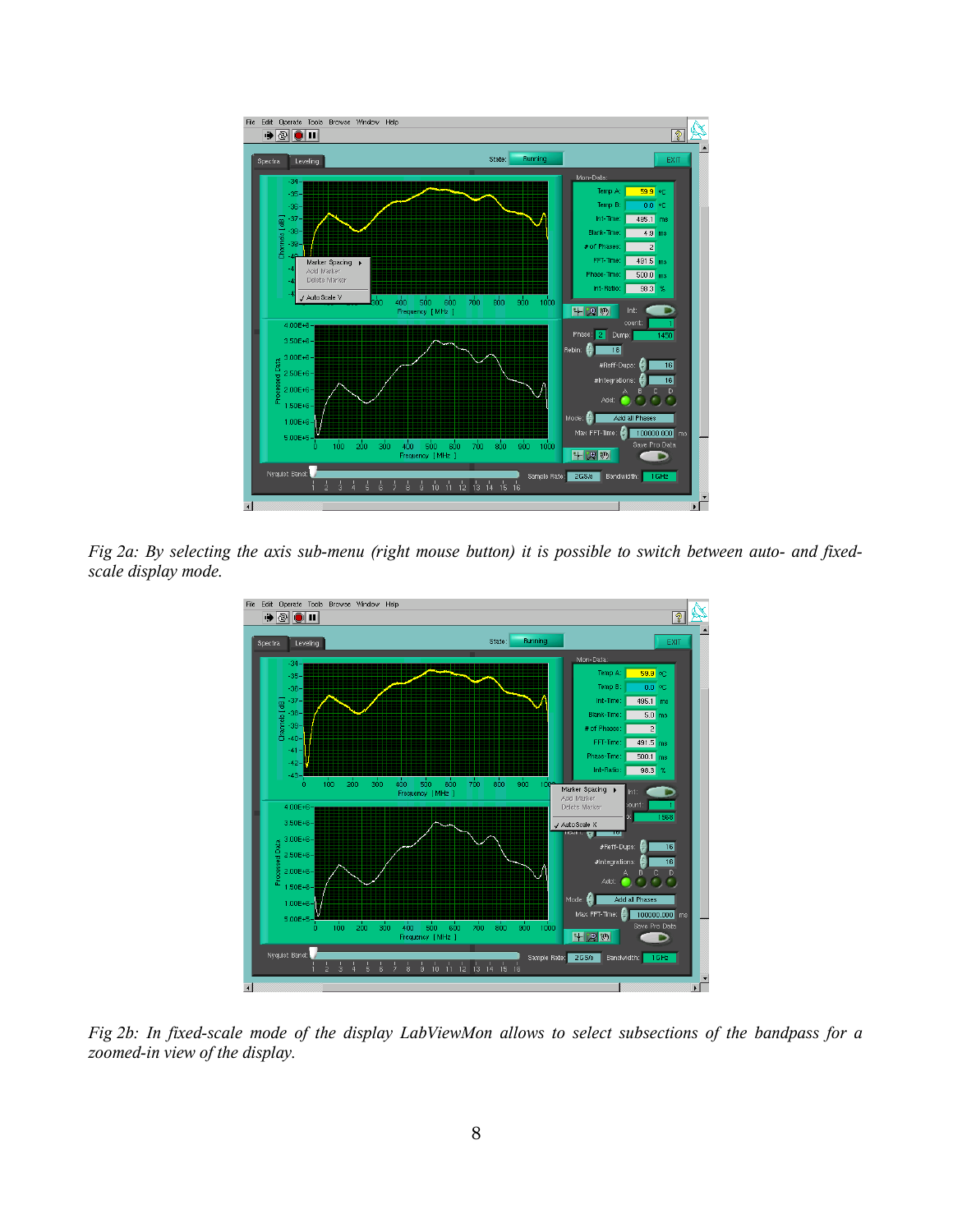

*Fig 3: In fixed-scale mode of the display one can select subsections of the bandpass (see the white vertical helplines) to zoom into the spectrum.*



*Fig 4: The upper panel shows the selected subsection of the bandpass (588 – 826 MHz), as marked in Fig. 3. It is possible to repeat this zooming-in to inspect subsections of the bandpass in more detail.*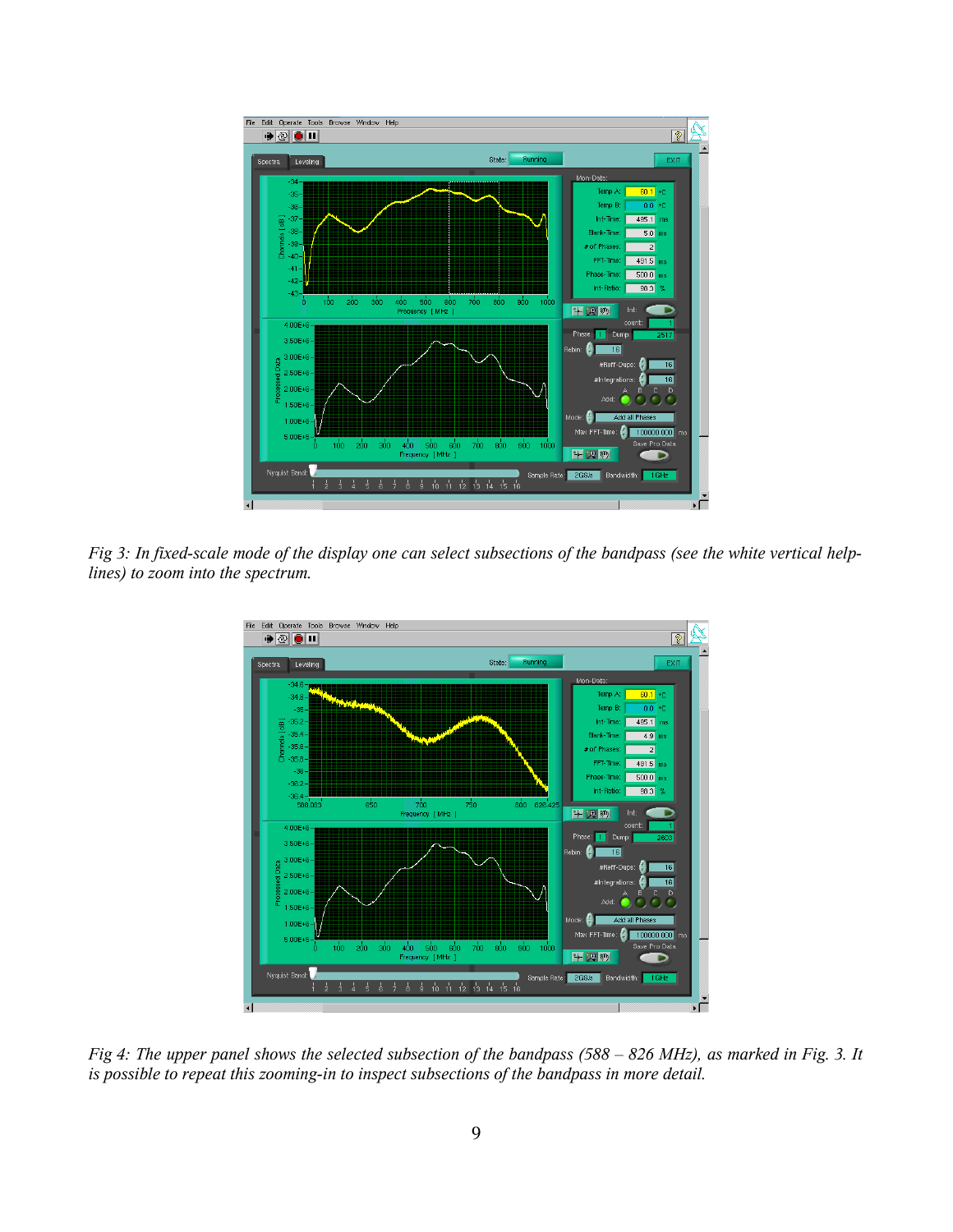In fixed-scale mode, LabViewMon allows to modify the axis range (smaller x-span) by overwriting the min/max values manually as illustrated in Figure 5.



Fig 5: In the fixed-scale mode, the min and max values of the axis can be overwritten manually.

Fig. 6 illustrates the increased level resolution (smaller y-span) after manual zoom-in on the y-scale.



*Fig 6: The upper panel shows a subsection of the bandpass after zooming-in on the y-scale. With this smaller span a more detail view of the bandpass structure is possible.*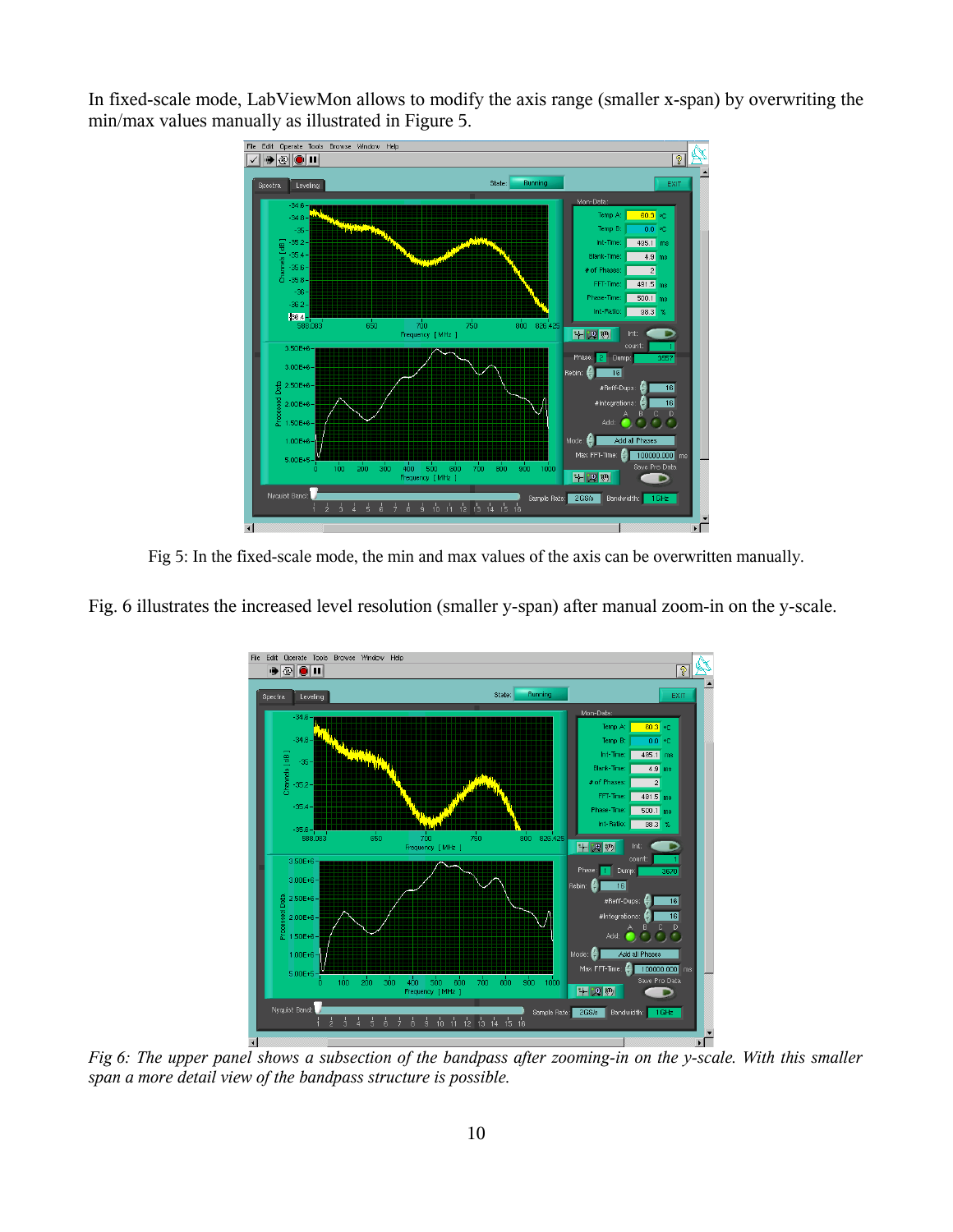The IF/FFTS system provides an auto-level loop function. This loop is applied before every calibration scan to adjust and optimize the input level for the FFTS. To control/monitor this automatic leveling, LabViewMon can be switched to the "Leveling"-display by mouse-clicking the selection bar "Leveling", as illustrated in Fig. 7. The optimal input-level for the FFTS is reached when the 8-bit ADC is driven by a mean-value signal around 75% full-scale of the ADC.



*Fig 7: The Level-Display: The upper panels are only used for sophisticated debugging purposes. Therefore they are not described in this manual. The lower panel shows the leveling for the FFTS (yellow). The chart in the left corner at the bottom line shows that the FFTS level is around 75% ADC full-scale, which corresponds to an input level of ~ -3 dB.*

#### **7 FFTS overheating safety**

The temperatures of the FPGA is given in the upper line of the right column of the "spectra-section" of LabViewMon (e.g. Fig. 1). To prevent overheating of the system an idle mode has been implemented: Since higher temperatures are limiting the lifetime of the FPGA, the chip is switched to idle mode (no FFT processing) in case the temperature of the FPGA rises above 65<sup>o</sup>C! As soon as the temperature decreases below that level the FFTS can be operated again.

To safe lifetime of the FPGA, it is automatically switched-off after 60 minutes of non-activity (no new CSO:FFTS1:START command). As soon as a new observation is commanded, they are switched-on again automatically. But note that the FFTS then needs another ∼10 minutes to stabilize!